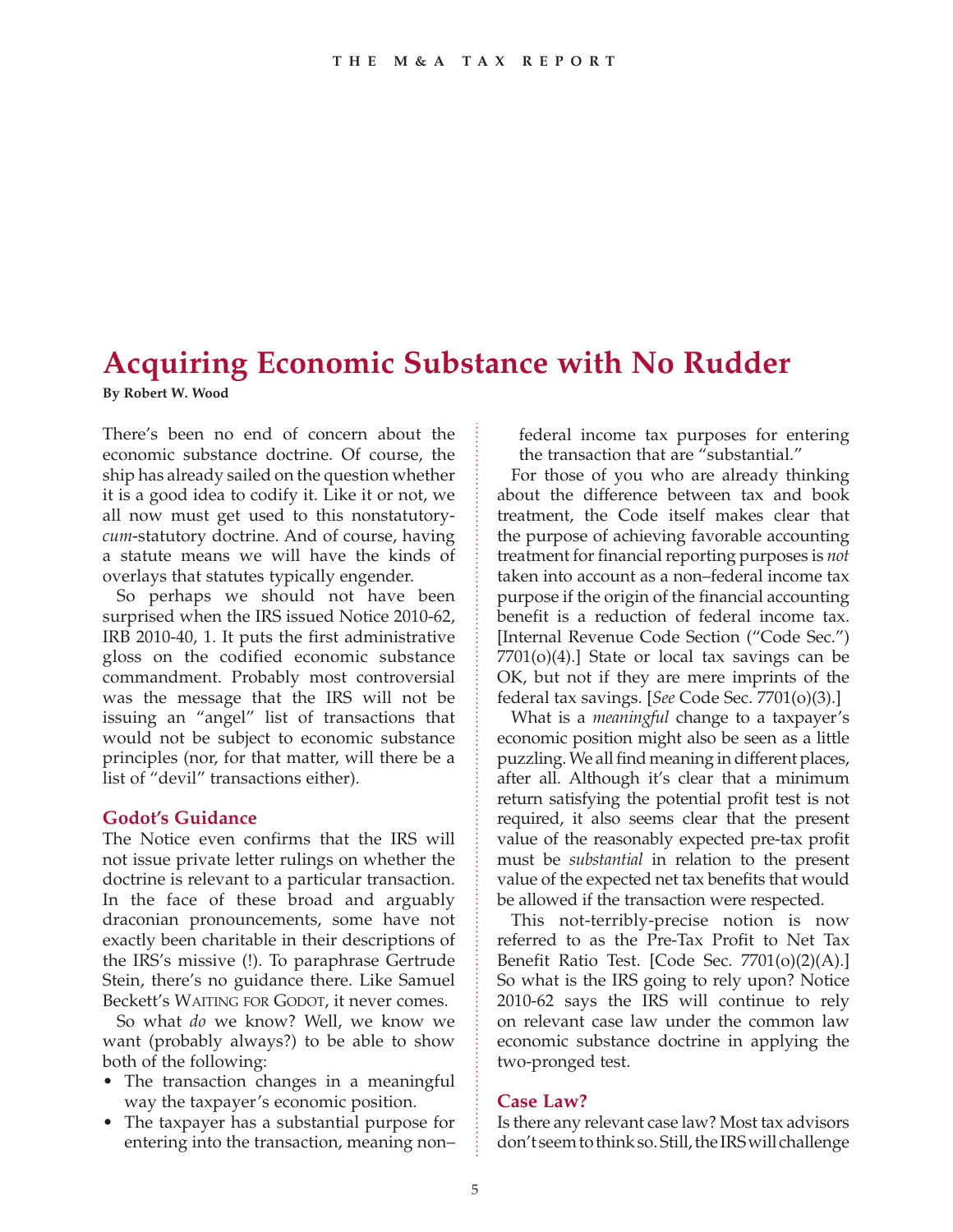taxpayers, the Notice says, relying on prior case law for the proposition that a transaction will be treated as having economic substance merely because it satisfies either prong (that is, one or the other, but not both). The same is true for taxpayers who indicate that common law economic substance principles should govern and protect them. In other words, we really are in an era in which the statute controls.

#### **Joint Committee to the Rescue**

Recall that in the Joint Committee's Technical Explanation of the law, the position is enunciated that Code Sec. 7701(o) was *not* intended to disallow tax benefits if their realization is "consistent with the Congressional purpose or plan that the tax benefits were designed by Congress to effectuate." Accordingly, we can expect to see more disputes about the "intent" or "purpose" of various provisions. Taxpayers will need to dig into the legislative history and analyze each case in light of that history.

Arguably one of the more important exceptions from the scope of the codified rule that is mentioned in the Technical Explanation is basic business deals. As the Joint Committee put it, exempted would be "certain basic business transactions that under longstanding judicial and administrative practice are respected."

#### **Hey, It's Just Business**

The Joint Committee provided the following nonexclusive list:

- The choice between capitalizing a business enterprise with debt or equity
- A U.S. person's choice between utilizing a foreign corporation or a domestic corporation to make a foreign investment
- The choice to enter a transaction or series of transactions that constitute a corporate organization or reorganization under Subchapter C
- The choice to utilize a related-party entity in a transaction, provided that the arm'slength standard of Code Sec. 482 and other applicable concepts are satisfied

Remember, this is a *nonexclusive* list. Still, some have suggested that perhaps wellestablished (one might even say vaunted) tax cases could be reexamined with a codified economic substance myopia. The results of these cases could at least be debated.

Take *Cottage Savings Ass'n* [SCt, 91-1 USTC ¶50,187, 499 US 554], where financial institutions exchanged mortgage portfolios and recognized tax losses in transactions that were motivated solely by tax considerations. Surely there could be no change in that result, right? After all, there and elsewhere, the tax code includes *specific* rules that surely must trump a *general* anti-abuse rule like the IRS's statutory economic substance plaything.

It sure seems logical to say that if tax benefits are limited by the Code or regulations in a *specific* way, the overarching economic substance prongs should not come in to play. The fact that the Joint Committee on Taxation included related-party transactions in its list of business transactions that should be respected surely supports this view. After all, related-party deals are closely regulated by Code Sec. 482.

*Yet do you notice how much I'm saying "surely"?* And there are even more fundamental things we don't know. Although we know we need a "meaningful" change to the taxpayer's economic position, how meaningful is meaningful? Although the present value of the "reasonably expected" pre-tax profit must be "substantial" in relation to the present value of the expected net tax benefits, one wonders about the minimum ratio that would be acceptable.

## **Same Old, Same Old**

Paradoxically, the Notice says the IRS will continue to use the same economic substance analysis it did before the vaunted Code section was enacted. The IRS is suggesting that case law on circumstances in which the economic substance doctrine is relevant will continue to develop. I don't know about you, but I don't look out that far into the future. In contrast, the IRS has quite a long view of the world.

The Treasury and the IRS have made clear that they do *not* intend to issue guidance on the types of transactions to which the economic substance doctrine will or will not apply. The IRS won't issue Letter Rulings or Determination Letters on whether economic substance is relevant to any transaction, nor on whether any transaction complies with the important two-prong test.

All of this might not be so frustrating if it weren't for the new penalty regime. A possible